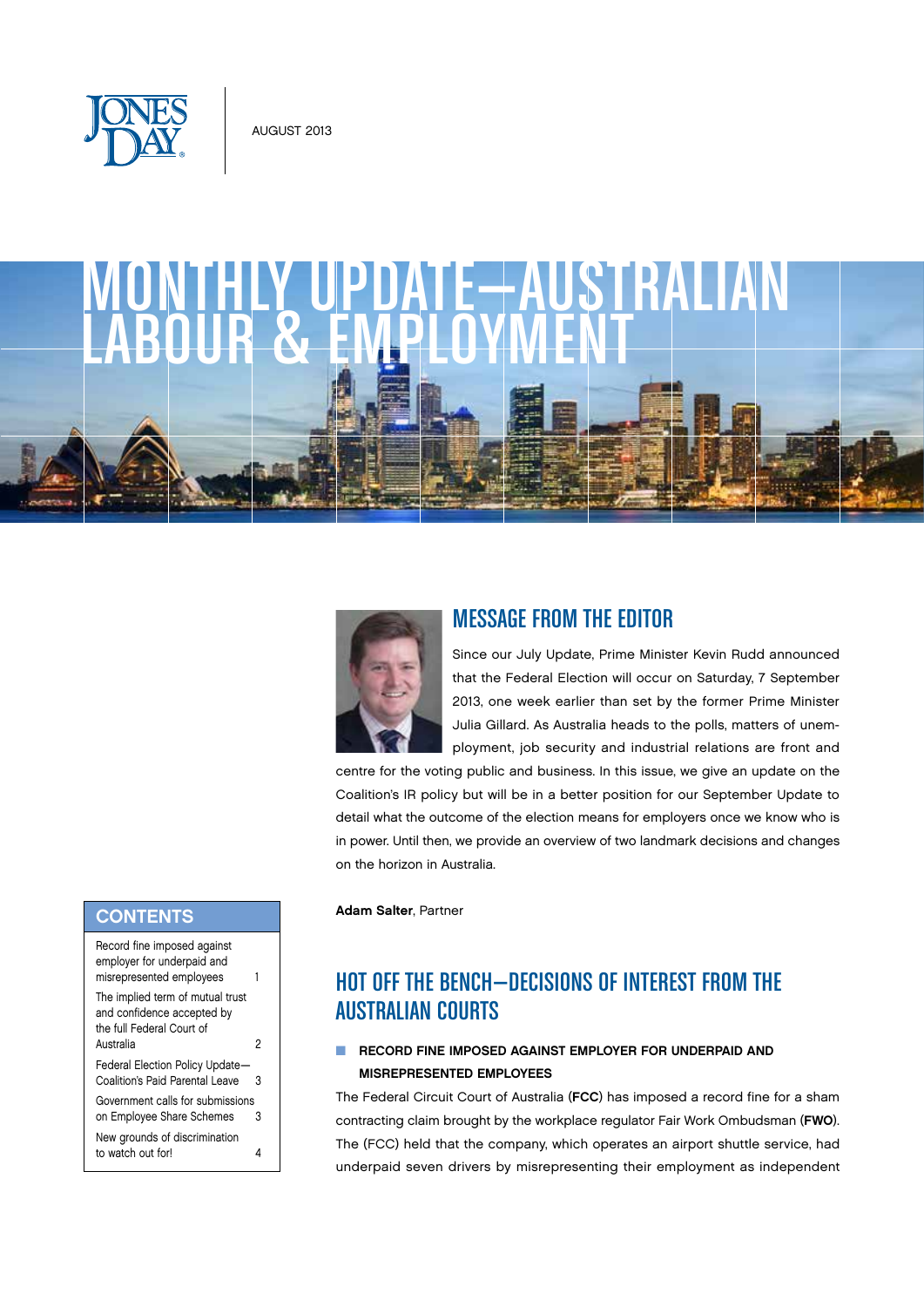contractors, in breach of s 357 of the Fair Work Act 2009 (Cth) (FW Act). The drivers were found to be employees rather than independent contractors, because the company owned the drivers' vehicles, the company had a high degree of control over their work and the company determined how much they would be paid.

In finding that the company was the employer of the drivers, the FCC determined that the company had failed to meet the required Modern Award entitlements with the seven employees underpaid \$26,000. The company was fined \$238,920 while the sole director was fined \$47,784, amounting to a record total fine of \$286,704.

The FWO commenced proceedings relying on evidence it had obtained about the company's history with sham contracting including two ATO determinations, four workplace complaints and findings by the Administrative Appeals Tribunal. The Federal Court judge took this history into account, particularly the company's disregard of the FWO's letter of caution regarding its contracting practices.

Fair Work Ombudsman v Happy Cabby Pty Ltd & Anor [2013] FCCA 397

#### Lesson for Employers

This is a prime example of the consequences of incorrect classification of workers. While organisations may prefer to engage contractors, it is critical that the arrangement is truly one of independence and not a master/servant type relationship which is likely to be classified as employment. The significant fines imposed (including those imposed on individuals) act as a timely reminder of the importance of proper classification of workers.

## **NO THE IMPLIED TERM OF MUTUAL TRUST AND** Confidence Accepted by the Full Federal Court of Australia

The Full Federal Court of Australia has handed down a landmark decision recognising the implied term of mutual trust and confidence in employment contracts in Australia. As reported in our [September 2012 Update,](http://www.jonesday.com/files/Publication/75894065-e89f-4c37-a5f0-0b4b4f206ab1/Presentation/PublicationAttachment/61224098-8e14-47a9-8f40-11d9ef5c1589/Australian%20Monthly%20Update--September%202012.pdf) an employee of the Commonwealth Bank successfully argued that his employer breached the implied term when it failed to adequately consider alternative employment options to redeploy him before he was dismissed after more than 20 years of employment, which was upheld on appeal to the Full Federal Court and

awarded damages to the employee for \$335,623. This is the first time the Full Federal Court has recognised a breach of this implied term.

The implied term of mutual trust and confidence requires the employer to not, without reasonable cause, conduct itself in a manner "likely to destroy or seriously damage the relationship of confidence and trust" between employer and employee. In its decision, the Full Court examined the actions of the Commonwealth Bank and found that it had breached its obligations of the implied duty of mutual trust and confidence by removing the employee's access to email and phone as well as not taking appropriate steps to notify or redeploy him.

Even though the majority of the Full Court accepted that the employment contract did not incorporate the redeployment policy, it found that the employer should have taken the necessary steps to consult with the employee given the employment contract contemplated the possibility of redeployment or redundancy as an alternative to termination. Accordingly, the Full Court held that the employee had a legitimate expectation that the Commonwealth Bank would notify and inform him of alternative employment options and by not doing so, it had breached the implied term in this employment contract.

The Full Court also discussed whether the implied term was in force at the point of dismissal or if it was limited to situations prior to dismissal. In this case, the employer's failure to take positive steps to follow its redeployment obligations were "separate from and anterior to" the termination of employment. The conduct occurred before the termination, rather than at the point of termination itself, so the Court held that the implied term of mutual trust and confidence applied in this circumstance.

This decision ultimately turned on the specific facts, with the Full Court taking into account the long term employment of the employee (over 20 years), the large size of the employer and the clauses in the employment contract.

Commonwealth Bank of Australia v Barker [2013] FCAFC 83

#### Reflection for Employers

As predicted in our [September 2012 Update,](http://www.jonesday.com/files/Publication/75894065-e89f-4c37-a5f0-0b4b4f206ab1/Presentation/PublicationAttachment/61224098-8e14-47a9-8f40-11d9ef5c1589/Australian%20Monthly%20Update--September%202012.pdf) this decision will further embolden plaintiff lawyers acting for executives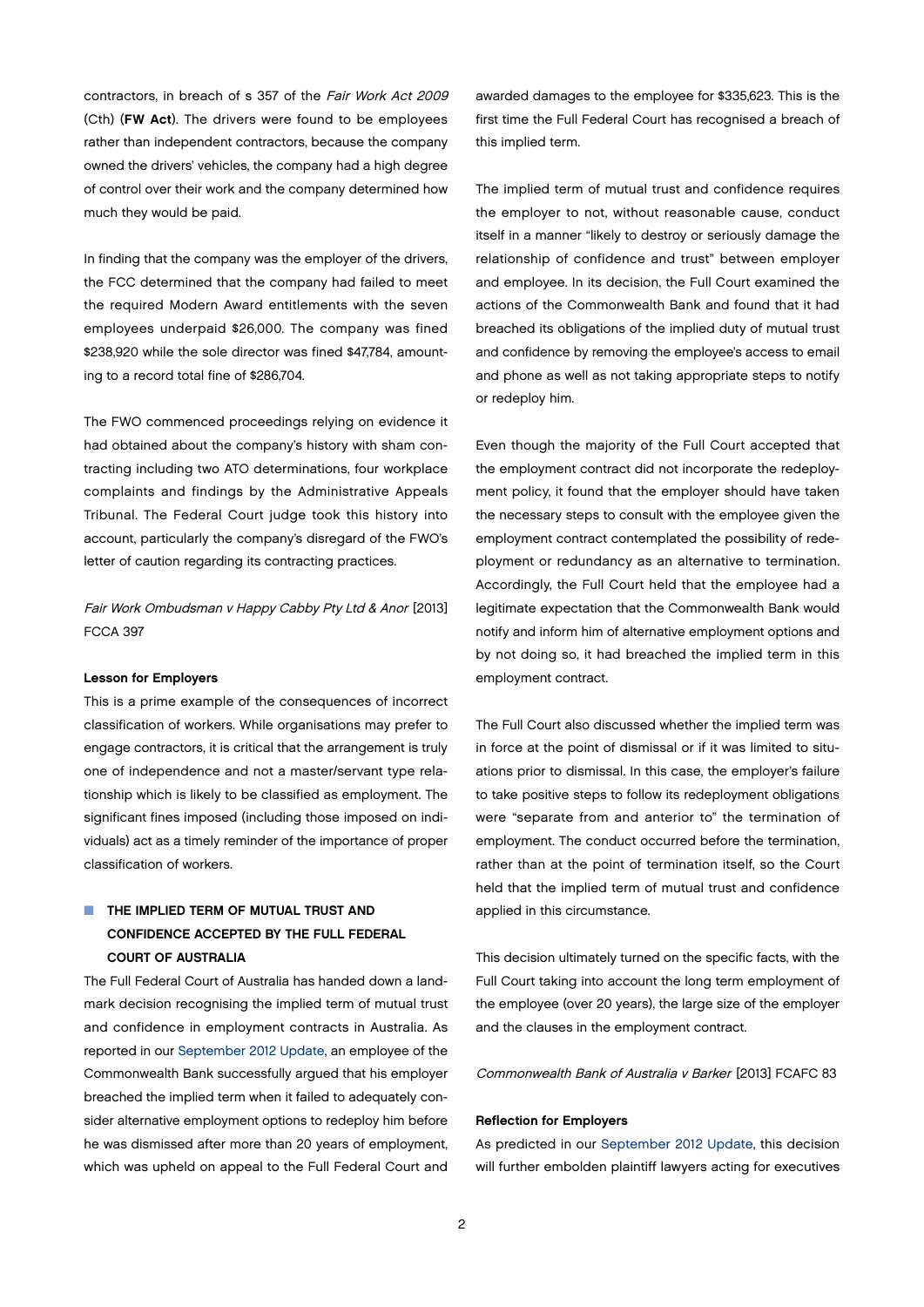and other senior employees who do not have access to the statutory unfair dismissal regime and have been increasingly commencing claims alleging a breach of the duty of mutual trust and confidence by their employer to seek redress for circumstances leading to the termination of their employment. Although it seems likely that there will be an appeal to the High Court of Australia, it is important for employers to carry on the employment relationship bearing in mind the risk of a mutual trust and confidence until such time.

In the meantime, employers are encouraged to review existing clauses in employment contracts regarding the redeployment and redundancy as well as policies and procedures in relation to how they deal with employees in redeployment situations to avoid imposing onerous obligations that may lead to a breach of the duty mutual trust and confidence if not followed.

# INTHE PIPELINE—HIGHLIGHTING CHANGES OF INTEREST TO EMPLOYERS IN AUSTRALIA

## ■ FEDERAL ELECTION POLICY UPDATE—COALITION'S Paid Parental Leave

If the Coalition wins the Federal Election, it has committed that its paid parental leave scheme will start on 1 July 2015 and feature 26 weeks of paid leave entitlement for women, calculated on their actual wage or the national minimum wage (whichever is higher). Superannuation contributions at the mandatory rate will also be paid for the entire period of parental leave. However, payments will be capped for those women earning \$150,000 or more.

The Coalition released the details of its paid parental scheme on 19 August 2013. The Coalition says it will cost an additional \$6.1 billion, which will be met by savings and reductions in other outlays and more significantly, a 1.5 percent levy on large companies with taxable incomes over \$5 million.

Labor's "work test" will be retained by the Coalition so women in other forms of employment such as casual or contract employment will also be eligible under the scheme. Fathers can also take two weeks out of the 26 weeks for dedicated paternity leave either concurrently with or separately from the mother's leave. The Family Assistance Office

will directly pay and administer the Coalition's scheme rather than having employers involved in additional paperwork. To offset the paid parental levy, the Coalition says it will also introduce a tax cut from 1 July 2015, reducing the current company tax rate of 30 percent by 1.5 percent to 28.5 percent.

Under Labor's current paid parental leave scheme, women are entitled to 18 weeks of leave paid at the minimum wage with no superannuation contributions. According to its policy document, the Coalition states that women earning the average full time salary of \$65,000 will be \$21,000 better off under their policy and \$50,000 better off in retirement. However, it should be noted that the current political and media scrutiny over the reliability of the Coalition's costings throws some doubt over how much money will be required to implement this scheme.

#### Stop Press: Coalition IR Policy Update

Separately, the Shadow Minister for Employment and Workplace Relations, Eric Abetz, has shed some light on the direction of the Coalition's industrial relations policy by commenting on productivity reforms and penalty rates in the retail and hospitality industries.

Under the Coalition's policy to improve the Fair Work Laws, industrial action will be protected only if the Fair Work Commission (FWC) is satisfied that there have been genuine and meaningful talks between employees and employers. The FWC will need to be satisfied that the parties involved have discussed ways to improve productivity before approving an enterprise agreement. Furthermore, Senator Abetz cast doubt on the provision of penalty rates in the retail and hospitality industries. He referred to anecdotal evidence indicating that jobs were being lost due to penalty rates. The amendments to the Fair Work Act 2009 (Cth) are set to take effect from 1 January 2014, where the FWC will have to consider the penalty rates of employees who work irregular hours when reviewing modern awards.

## **n** GOVERNMENT CALLS FOR SUBMISSIONS ON Employee Share Schemes

The Australian Government is calling for submissions on Employee Share Schemes (ESS) regarding the current taxation and administrative policy regarding ESS for start-up companies.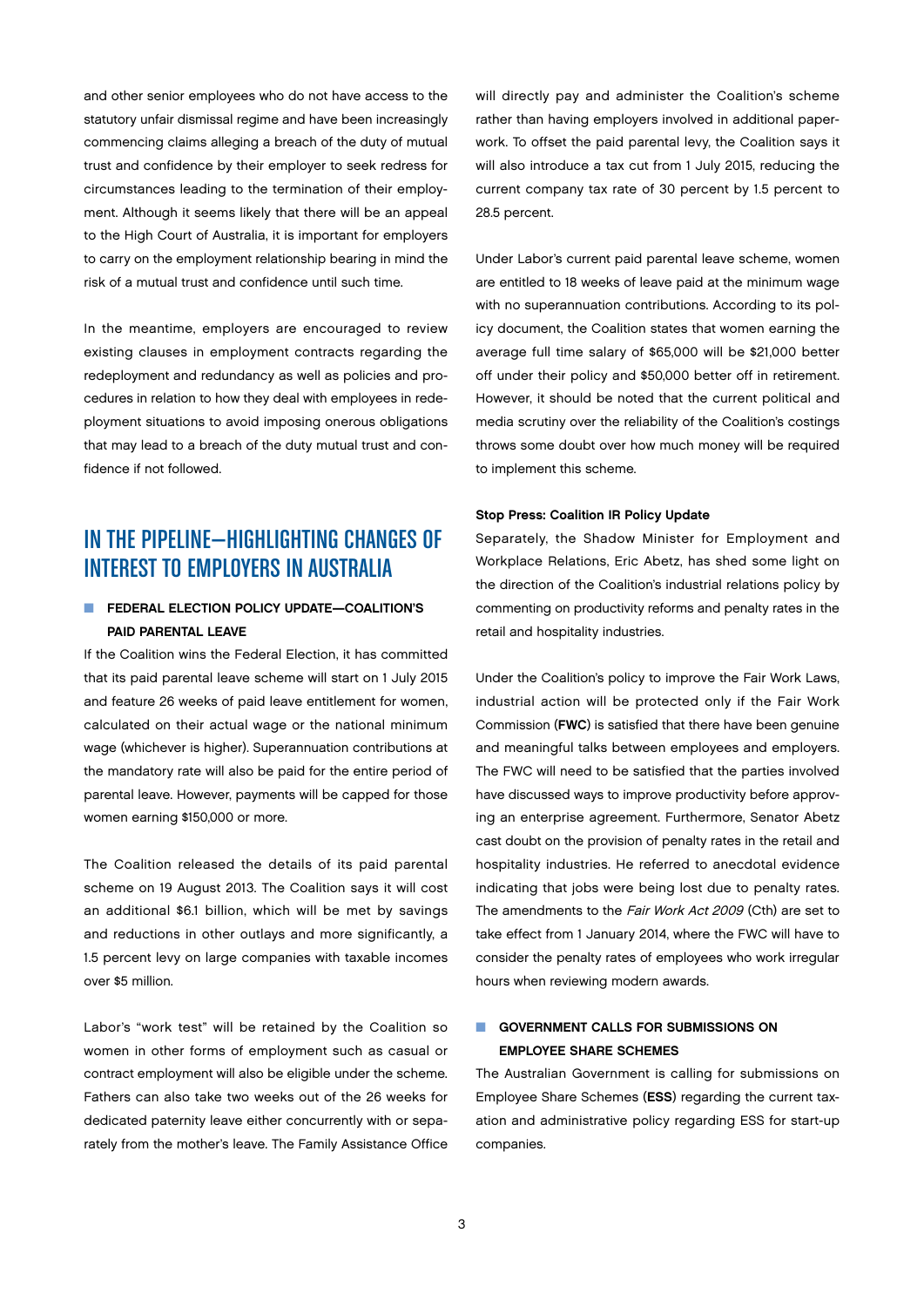The Discussion Paper published by the Federal Government Treasury is seeking public comment on the impact of ESS for start-up companies, in recognition of the value that start-up companies contribute to economic growth and innovation in Australia. Specifically the Federal Government is seeking public comment on the current ESS system which is marked by implementation and administrative complexities for start-up companies, together with the tax implications for employees.

The Federal Government is also seeking to amend the ESS taxation policy for start-up companies to make ESS more accessible. The Discussion Paper outlines four proposals for change in relation to ESS for start-up companies, which are not conclusive, in order to gain feedback about the current system and the proposed solutions.

# New and noteworthy—IDENTIFYING KEY DEVELOPMENTS IN AUSTRALIAN LABOUR **REGULATION**

## NEW GROUNDS OF DISCRIMINATION TO WATCH OUT For

New grounds of discrimination were added to the Sex Discrimination Act 1984 (Cth) (SD Act) making discrimination based on a person's sexual orientation, gender identity and intersex status unlawful from 1 August 2013. The amendment has extended the definition of "marital status" to "marital or relationship status" to provide protection for same-sex de facto couples.

Previously, measures against discrimination based on sexual orientation were available only in relation to adverse action claims under the Fair Work Act 2009 (Cth). The current amendments make discrimination based on a person's sexual orientation, gender identity and intersex status unlawful in the same areas currently included in the SD Act such as employment, education and the provision of goods and services. Criminal penalties will continue to apply to offences against the SD Act.

#### HR Tip

Employers should update their policies to reflect the new areas of protection, which should be incorporated into training and education on anti-discrimination to ensure they do not discriminate against employees on the basis of sexual orientation, gender identity, intersex status or relationship status (including same-sex relationships).

## HRTip—Don't Forget the Pay Slip!

Employers are reminded that when a person's employment terminates and he/she receives payment of salary with their entitlements upon termination, it is important that the employer provides a pay slip within one day of the last day worked (but ideally on the same day) to comply with section 536 of the Fair Work Act 2009 (Cth). A failure to comply could lead to a civil penalty, which can be up to \$5,100 for individuals and \$25,500 for corporations.

With more employers outsourcing their payroll functions, and termination payments generally made outside the usual payment cycle, it is important to ensure that someone in your organisation is responsible for ensuring that a compliant pay slip is provided to the employee on time—especially if the employee is disgruntled by the exit, you wouldn't want a small slip-up to land you in hot water!